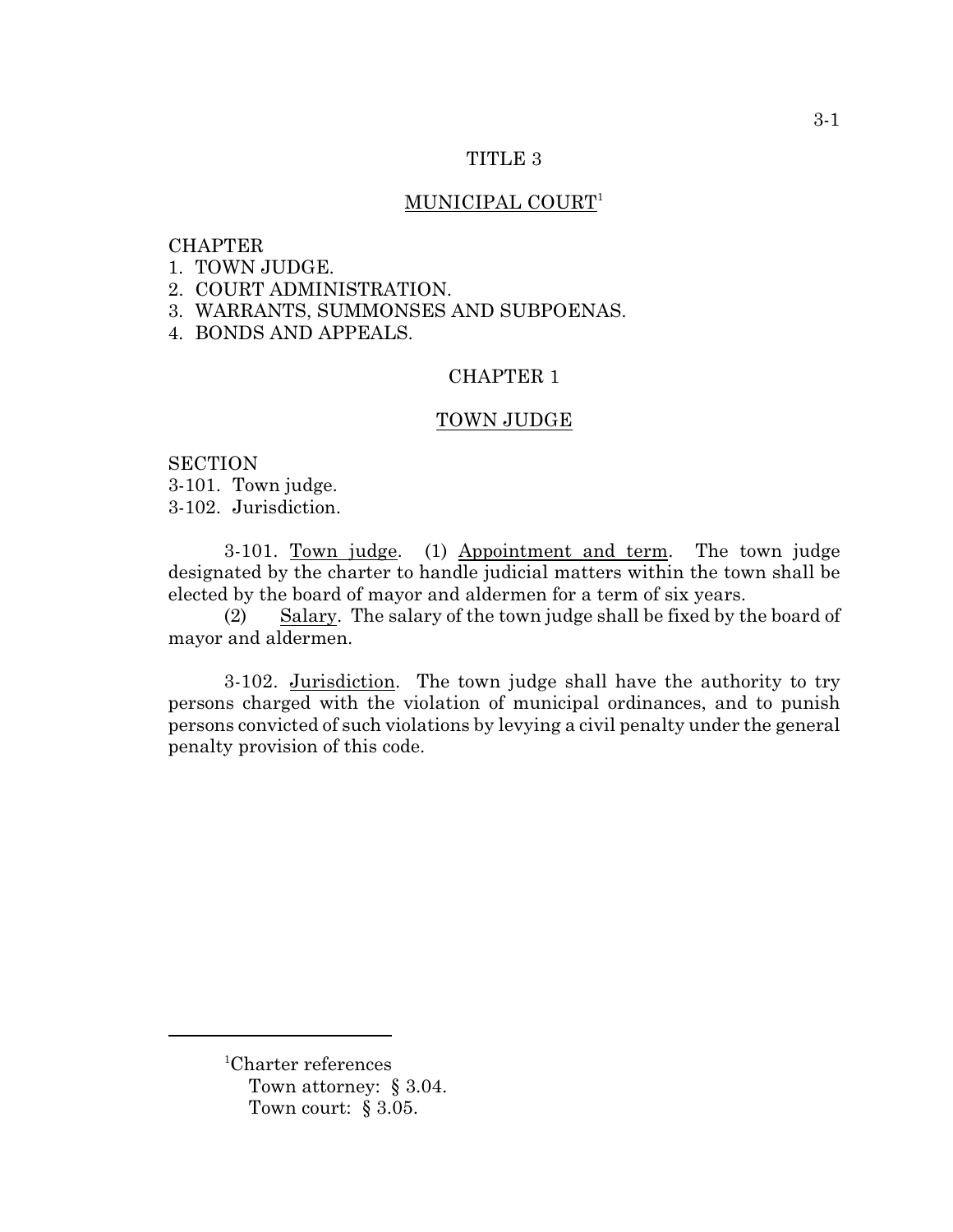## CHAPTER 2

# COURT ADMINISTRATION

#### **SECTION**

- 3-201. Maintenance of docket.
- 3-202. Imposition of fines and costs.
- 3-203. Disposition and report of fines and costs.
- 3-204. Disturbance of proceedings.
- 3-205. Failure to appear.

3-201. Maintenance of docket.<sup>1</sup> The town judge shall keep a complete docket of all matters coming before him in his judicial capacity. The docket shall include for each defendant such information as his name; warrant and/or summons numbers; alleged offense; disposition; penalties and costs imposed and whether collected; and all other information which may be relevant.

3-202. Imposition of fines and  $costs$ .<sup>2</sup> All fines and costs shall be imposed and recorded by the town judge on the town court docket in open court.

Fines and costs may be paid by installment to be fixed and security determined as provided by ordinance.

3-203. Disposition and report of fines and costs. All funds coming into the hands of the town judge in the form of penalties, costs, and forfeitures shall be recorded by him and paid over daily to the town recorder. At the end of each month he shall submit a report to the board of mayor and aldermen.

3-204. Disturbance of proceedings. It shall be unlawful for any person to create any disturbance of any trial before the town court by making loud or unusual noises, by using indecorous, profane, or blasphemous language, or by any distracting conduct whatsoever.

3-205. Failure to appear. Any person who fails to appear in town court to answer a summons or citation for the violation of any ordinance or provision of this code shall be guilty of a civil offense punishable under the general penalty provision of this code.

 ${}^{1}$ Charter reference Docket: § 3.05(e).

 ${}^{2}$ Charter reference Fines and costs: § 3.05(d).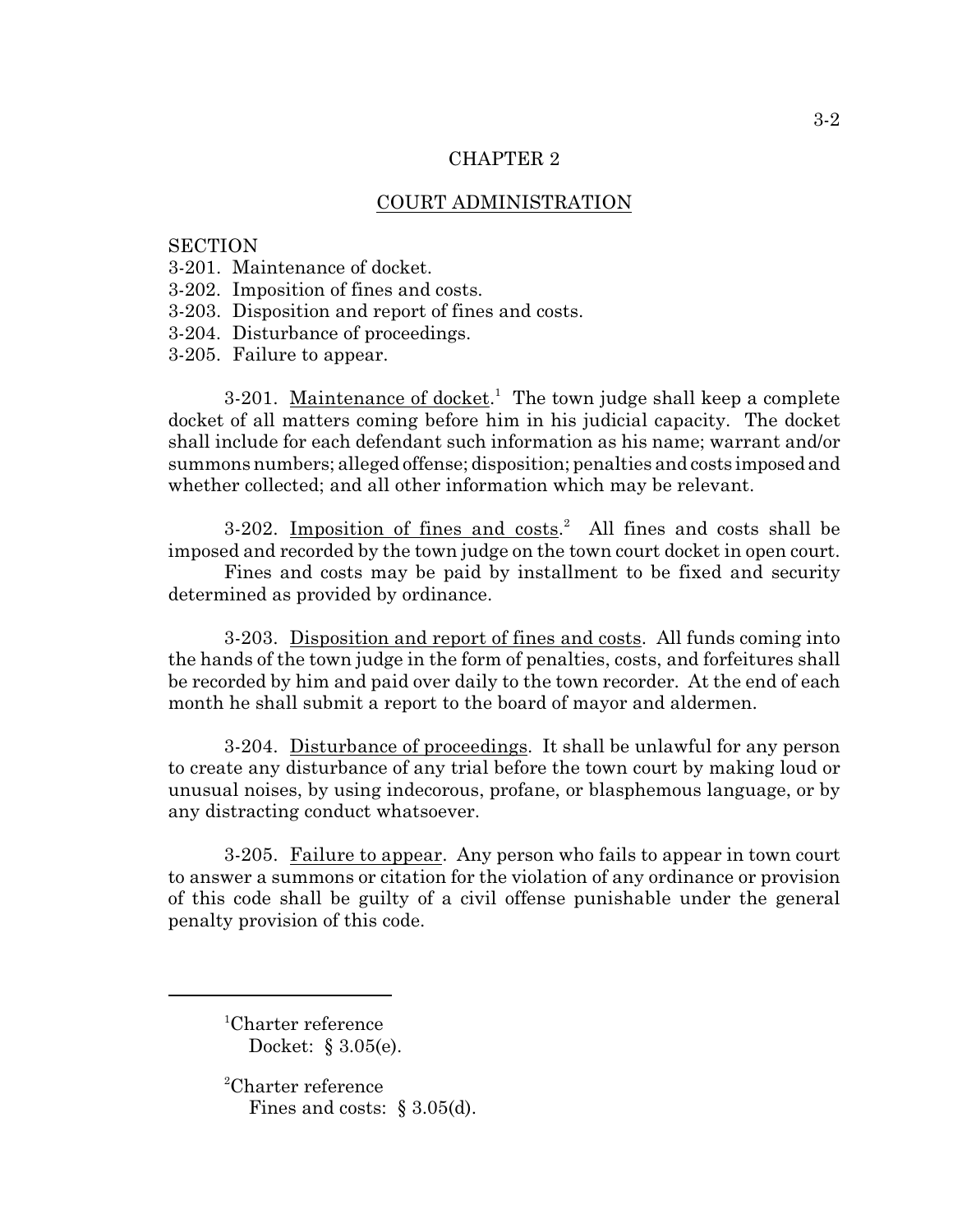## CHAPTER 3

## WARRANTS, SUMMONSES AND SUBPOENAS

#### **SECTION**

- 3-301. Issuance of arrest warrants.
- 3-302. Issuance of summonses.
- 3-303. Issuance of subpoenas.

3-301. Issuance of arrest warrants.<sup>1</sup> The town judge shall have the power to issue warrants for the arrest of persons charged with violating municipal ordinances.

3-302. Issuance of summonses. When a complaint of an alleged ordinance violation is made to the town judge, the judge may in his discretion, in lieu of issuing an arrest warrant, issue a summons ordering the alleged offender personally to appear before the town court at a time specified therein to answer to the charges against him. The summons shall contain a brief description of the offense charged but need not set out verbatim the provisions of the municipal code or ordinance alleged to have been violated. Upon failure of any person to appear before the town court as commanded in a summons lawfully served on him, the cause may be proceeded with ex parte, and the judgment of the court shall be valid and binding subject to the defendant's right of appeal.

3-303. Issuance of subpoenas. The town judge may subpoena as witnesses all persons whose testimony he believes will be relevant and material to matters coming before his court, and it shall be unlawful for any person lawfully served with such a subpoena to fail or neglect to comply therewith.

<sup>&</sup>lt;sup>1</sup>State law reference

For authority to issue warrants see Tennessee Code Annotated, title 40, chapter 6.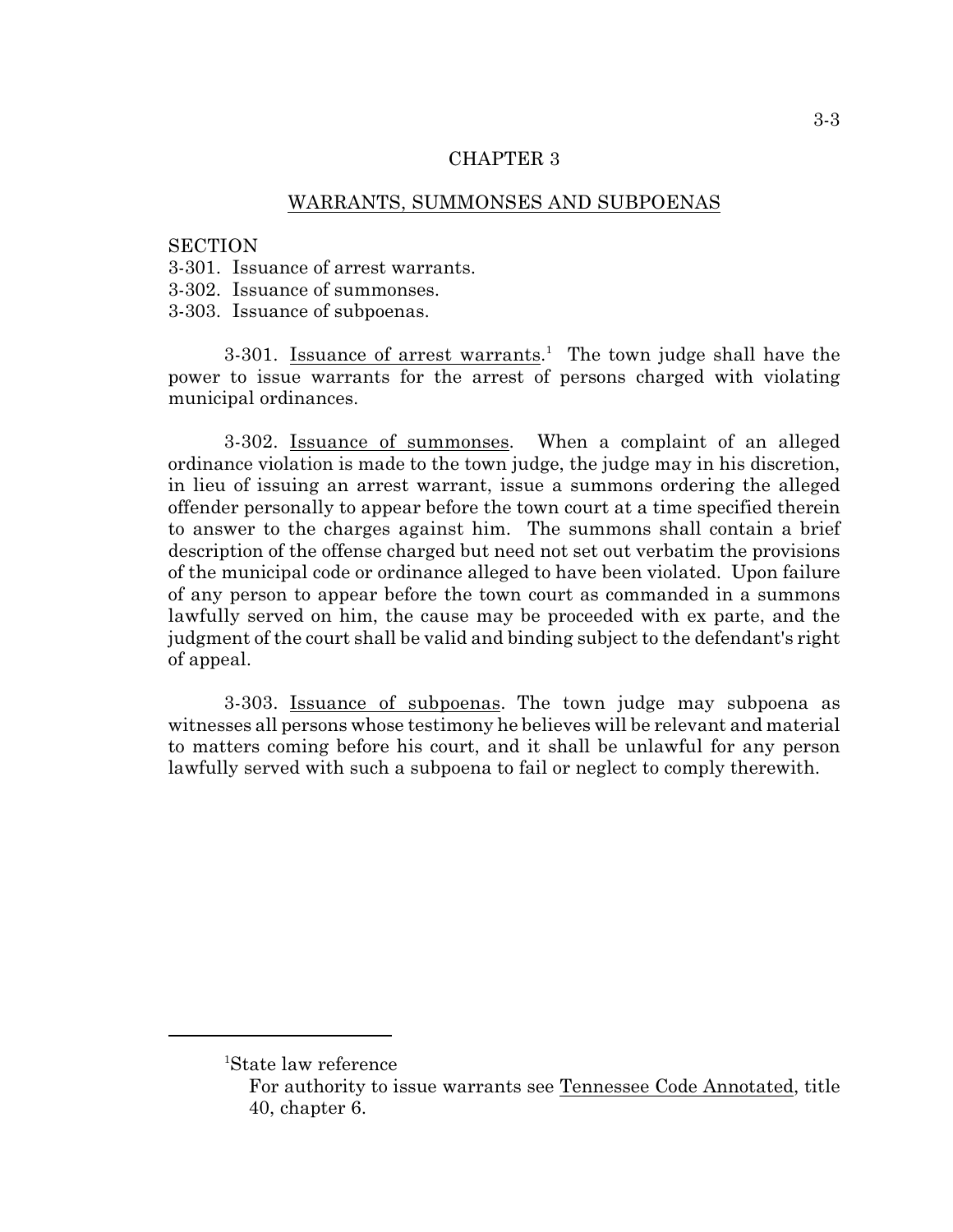#### CHAPTER 4

#### BONDS AND APPEALS

### **SECTION**

3-401. Appearance bonds authorized.

3-402. Appeals.

3-403. Bond amounts, conditions, and forms.

3-401. Appearance bonds authorized. (1) Deposit allowed. Whenever any person lawfully possessing a chauffeur's or operator's license theretofore issued to him by the Tennessee Department of Safety, or under the driver licensing laws of any other state or territory or the District of Columbia, is issued a citation or arrested and charged with the violation of any town ordinance or state statute regulating traffic, except those ordinances and statutes, the violation of which call for the mandatory revocation of a operator's or chauffeur's license for any period of time, such person shall have the option of depositing his chauffeur's or operator's license with the officer or court demanding bail in lieu of any other security required for his appearance in the town court of this town in answer to such charge before said court.

(2) Receipt to be issued. Whenever any person deposits his chauffeur's or operator's license as provided, either the officer or the court demanding bail as described above, shall issue the person a receipt for the license upon a form approved or provided by the department of safety, and thereafter the person shall be permitted to operate a motor vehicle upon the public highways of this state during the pendency of the case in which the license was deposited. The receipt shall be valid as a temporary driving permit for a period not less than the time necessary for an appropriate adjudication of the matter in the town court, and shall state such period of validity on its face.

(3) Failure to appear - disposition of license. In the event that any driver who has deposited his chauffeur's or operator's license in lieu of bail fails to appear in answer to the charges filed against him, the clerk or judge of the town court accepting the license shall forward the same to the Tennessee Department of Safety for disposition by said department in accordance with the provisions of Tennessee Code Annotated, § 55-50-801, et seq.

3-402. Appeals. Any person dissatisfied with any judgment of the town court against him may, within ten  $(10)$  days<sup>1</sup> thereafter, Sundays exclusive, appeal to the circuit court of the county upon giving bond.

<sup>&</sup>lt;sup>1</sup>State law reference

Tennessee Code Annotated, § 16-18-307